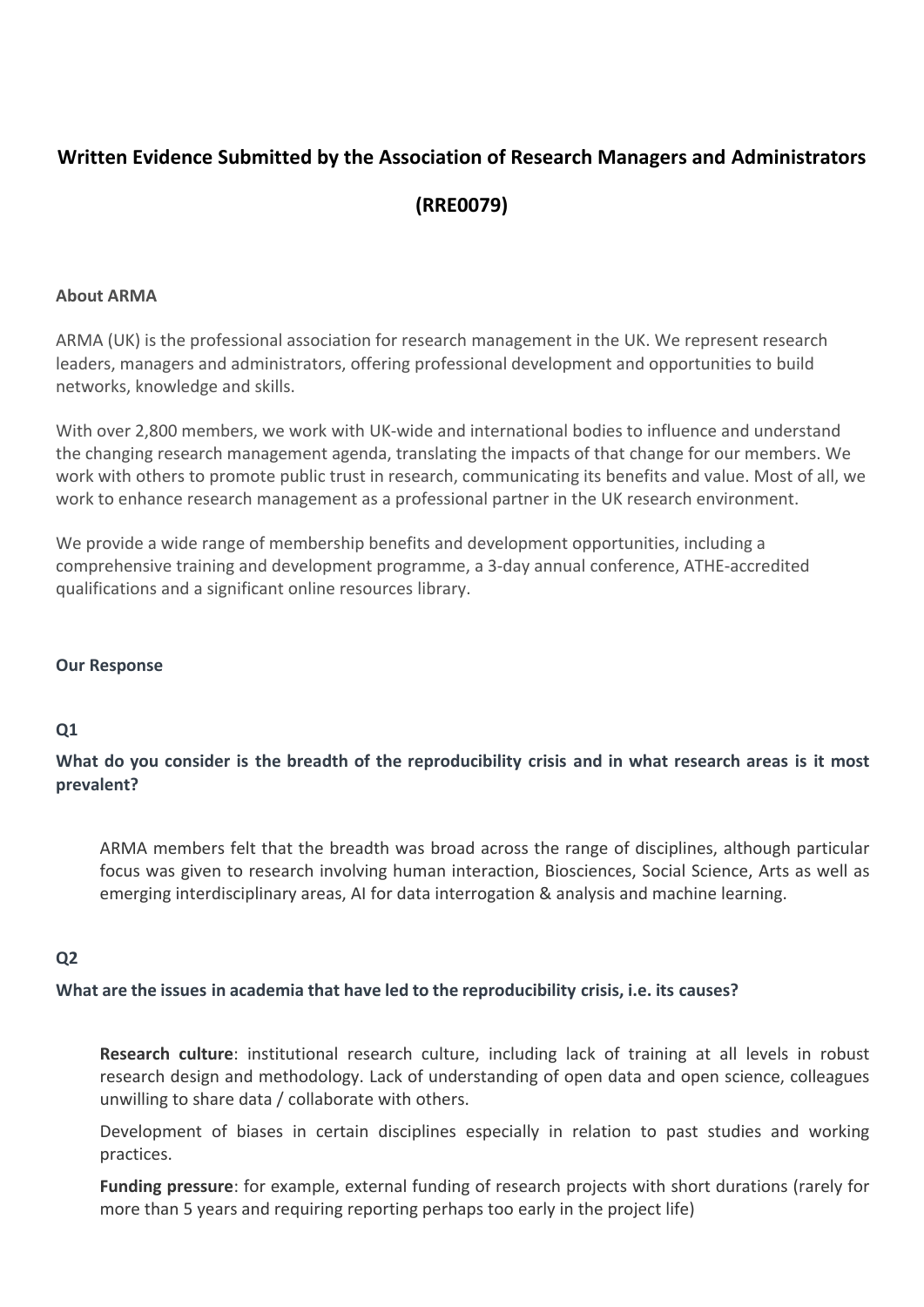**Publication pressure**: it was noted that there is little reward for the publication of confirmatory studies vs novel studies. Including where reproduction studies could be published. There is also too much weight on publication, leading to early publication, smallest publishable unit and excessive papers making it hard to keep current, thus less testing of others' work

**Resources**: lack of resources and time was indicated as a factor. Having time to scrutinise data.

**Promotion / tenure**: linking of research successes with promotion/tenure, and higher salaries, needing quick results. The constant pressure to do more with less – more publications are needed to establish an academic career at a time when there is less funding available. This creates a need to publish at all costs and as quickly as possible. Academics don't exist in a perfect bubble. They have all the usual issues to deal with – mortgages to pay - but their income is linked to their ability to continually publish 'unique' findings. The same researchers are also often having to bear heavier administrative and teaching burdens than might have been the case in previous generations. We are now expecting them to work openly - sharing other outputs from their research to aid reproduction and reuse – without reducing the other burdens on them.

**Lack of infrastructure**: there has also been (until very recently) lack of accessible infrastructure to support the other actions needed to make research more reproducible – repositories for data, platforms for sharing methods and techniques, platforms for the sharing of preregistration documentation.

There are very limited stock and sample centres available for the preservation and sharing of the materials needed to reproduce some types of studies.

Only a few fields of research have standardised metadata standards for documenting research processes. In fields where these standards don't exist, researchers each document their research in their own, idiosyncratic way leading to differences in interpretation about procedures and processes.

There is still no obligation across all fields and funders to share the data which underpin research. Without this it is almost impossible to determine if the findings of a study are reproducible.

**REF pressure:** to publish and produce impact rather than the focus on the integrity of the dataset.

# **Q3**

What would you say is the role of the following in addressing the reproducibility crisis: research funders, **including public funding bodies; research institutions and groups; individual researchers; publishers; and Governments and the need fora unilateral response / action.**

**Research Funders:** Clearer funder requirements in relation to reproducibility – with an increased focus on Responsible research and innovation (RRI)

Providing funding for reproducibility studies and for RRI training

It was noted that funders often take a scatter-gun approach with their schemes to some extent (and this is understandable) covering early career short term funding in larger numbers (e.g. Leverhulme/BA Small grants), with longer term/larger funded research grants for experienced researchers which require ambitious schemes and appear to be "result- seeking". The funders also have stakeholders to convince that funding is being invested appropriately and skilfully.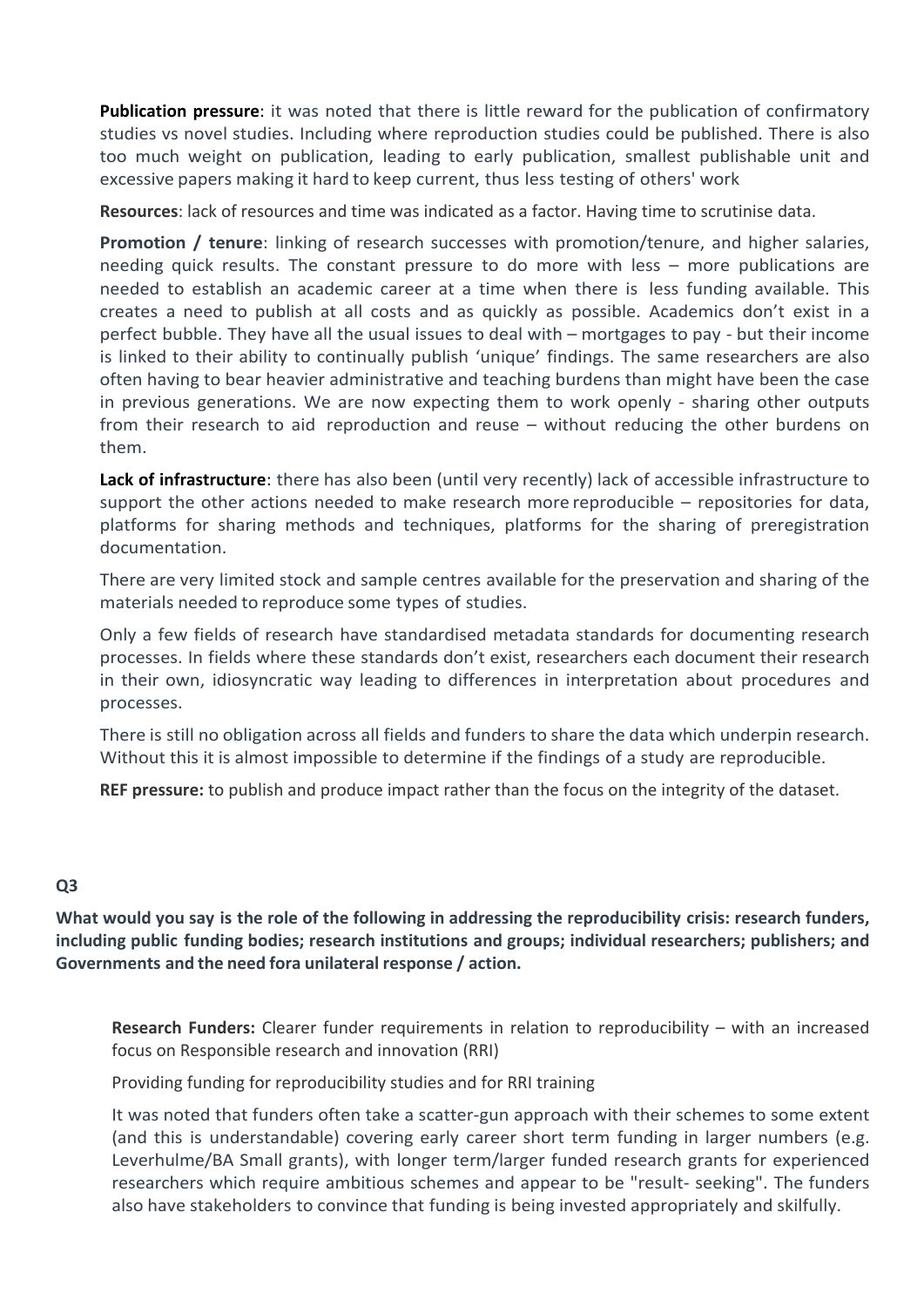Funders to ensure adequate funding for time, resources and equipment, and for commercial funders to focus on thescience not the profit-margins.

Funders could indicate that a certain percentage of research funds are expected to be spent on data management and open research processes. This would reassure researchers who worry that 'expensive' processes which are not directly related to the acquisition andanalysis of new data would be judged harshly by grant review committees.

Government to understand the implications of inadequate funding to research councils, institutions and researchers.

#### **Research Institutions:**

Improving research culture, including providing training for academic and professional support staff.

Peer review – internal / external (including funders and publishers) scrutinising datasets as well as the publication (although this would be resource intensive and potentially costly).

Research institutions could move away from rewarding researchers based on the number of publications. Ensuring responsible metrics policies / processes are embedded in research culture.

One respondent compared institutions / groups to premier league football teams, especially when the REF is 2 or 3 years away, in contracting well-known high achieving researchers to work for them. These new assets are treated with special consideration but expected to "make a difference" early on in their appointments.

Have robust research ethics processes and make a requirement that researchers should share data, software and equipment.

Research institutions invest in infrastructure (with support from funders / publishers) which makes the sharing of all research outputs easier for researchers. Funders could also help with this through block grants in a similar way to current arrangements for open access.

#### **Researchers:**

It was felt that researchers alone would not have enough support to change the culture of an organisation. In a culture that does not fully support reproducibility as a key standard, researchers may risk their careers.

There needs to be a greater transparency of methodology, biases, negative results, reporting of findings; and that this is being contradicted by a system requiring results that are successful and within a short term.

Whilst an extreme example and not 100% fit, the current Theranos court case is a very good demonstration of why reproducibility/scientific integrity needs to be actively practiced.

Individual researchers do bear a responsibility to work as openly as possible and to make their research process as transparent as possible, but the reality is that if they are not supported to do this, and rewarded when they do, they will not change their ways ofworking. The pressures they experience need to be changed by the other stakeholders in the process.

#### **Publishers:**

Maintain excellent peer-review processes. Identify processes for managing and shutting down predatory journals. There should be a clear criterion for pre-prints, this should take into considerations the reproducibility of data, and for a provisional peer review.

Publishers to tighten up their policies on data, code and sample sharing and act when these policies are flouted. Ideally articles would be checked for reproducibility (at least at the data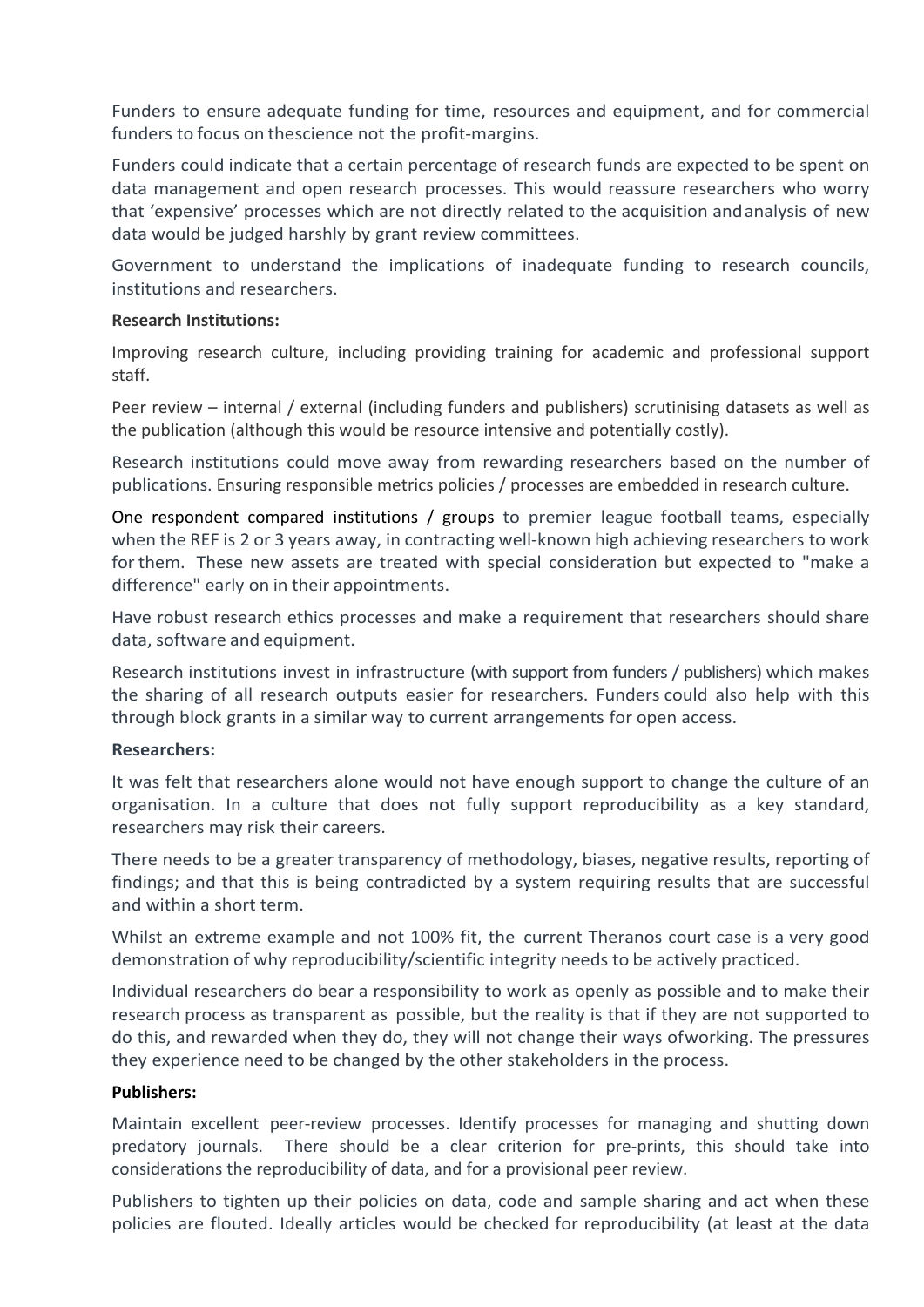level) during the review process, but this will place a much greater demand on reviewers. More publishers could employ statisticians to check data analysis in articles, but this would increase publication costs.

There is also a need for better metadata standards to be evolved in some fields, but this is a multi-stakeholder initiative and although it would be best developed by researchers, without support (and possibly a lead from larger bodies), this will be difficult to get going.

Everyone should have a role. Different approaches to emphasise quality over quantity. Reemphasise review papers, which have dwindled as not REFable (these should be in addition to high quality outputs, not in place of results).

### **Q4**

# **What policies or schemes could have a positive impact on academia's approach to reproducible research?**

ARMA members identified several initiatives that could have a positive impact:

Review existing Open Access Concordat bringing it into line with other recently revised concordats to ensure consistency and accountability.

A sector best practice document would be ideal. Much like the ARMA/UKRIO Ethics Guidance. This is perhaps something ARMA and UKRN could work together on?

Institutions to undertake in-house research audits (sampling) of the research projects by a small team, including external/lay person, with specific questions about methodology, research results so far, and an assessment of the project including specific questions about how the study might be reproduced. Alternatively, a group of HEIs could form a joint team and sample from each of the HEIs. Audit results would be examined by the internal ethics and research management committees and issues of interest identified.

Better understanding of the history of discovery and new 'story arcs' disseminated and supported by funders and HEIs.

Funders to invest more in longer term "grand challenges" research where project terms could be 10 or more years. The only place this type of funding seems to appear is for Centre funding grants. As well as providing funding for reproduction studies – to show that this is valued. Funding to allow for testing of prior results in novel context or comparison.

Allowing researchers to make a career in this area – there are many skilled scientists who don't necessarily want to run their own group, but who would like to continue in the lab, and would be wellsuited to this work. Currently these researchers are lost from research once they become too expensive to support on grant funding as members of other groups.

Improved organisational management and line management with a focus on research integrity and reproducibility

Institutions, funders, researchers embedding Open science and Open Access into everyday practices; Responsible Research and Innovation training to be implemented and embedded into the research culture (applies to both funders and research institutions/groups)

It was suggested that the Octopus publishing platform could be a welcome step to ensuring wider scrutiny from across the academic community on research and critiquing research design, methodology and analysis.

If the processes needed to enable reproducibility were required by all researchers, there would not be the perception that some researchers were being held to different standards (with the associated